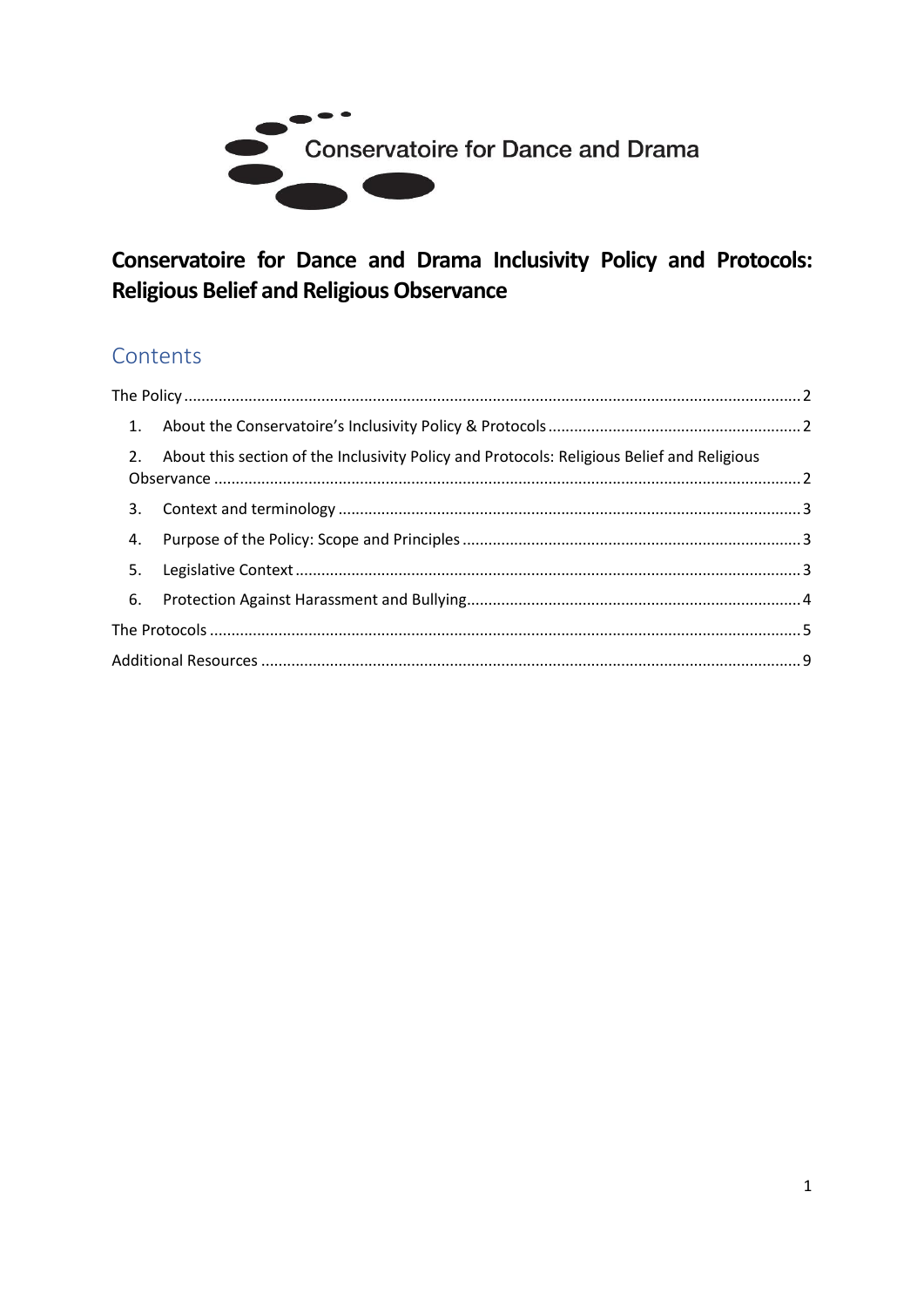# <span id="page-1-0"></span>**The Policy**

## <span id="page-1-1"></span>**1. About the Conservatoire's Inclusivity Policy & Protocols**

- 1.1 The Conservatoire for Dance and Drama's Inclusivity Policy and Protocols is designed to embed and support an inclusive environment for all members of the Conservatoire, from staff to students and beyond. There are several sections to the Inclusivity Policy and Protocols, including:
	- Allyship & Being an Active Bystander
	- Bereavement Support
	- **Disabilities**
	- Gender Identity
	- Health and Wellbeing
	- Religious Belief and Religious Observance
	- Sexuality and Sexual Orientation
	- Tackling Racial Inequality
- 1.2 The Conservatoire for Dance and Drama's Inclusivity Policy and Protocols is a key part of the Conservatoire's Inclusive Cultures Strategy. Policies which fall under the Inclusive Cultures Strategy include:
	- Conservatoire Access and Participation Plan
	- Conservatoire Code of Behaviour
	- Conservatoire Equality and Diversity Action Plan
	- Conservatoire Framework for Contextual Admissions
	- Conservatoire Inclusivity Protocols:
		- o Allyship & Being an Active Bystander
		- o Disabilities
		- o Gender Identity
		- o Health and Wellbeing
		- o Religious Belief and Religious Observance
		- o Sexuality and Sexual Orientation
		- o Tackling Racial Inequality
	- Conservatoire Policy on Sexual Misconduct, Harassment and Related Behaviours
	- Conservatoire Safeguarding Policy
	- Member School Safeguarding policies
	- Conservatoire Guide to Student Support
	- Conservatoire Support Through Studies Policy and Procedures

## <span id="page-1-2"></span>**2. About this section of the Inclusivity Policy and Protocols: Religious Belief and Religious Observance**

2.1 The Conservatoire for Dance and Drama is committed to ensuring the inclusion of students from all faiths and none. This section of the Policy and Protocols is intended to support and facilitate a student's ability to engage positively and fully with their course of study and to fulfil the expectations of the training and course, regardless of religious belief or observance. It also aims to support and facilitate the experience of current and prospective staff of the Conservatoire. It is a Conservatoire common policy designed to support the needs of all students and staff. This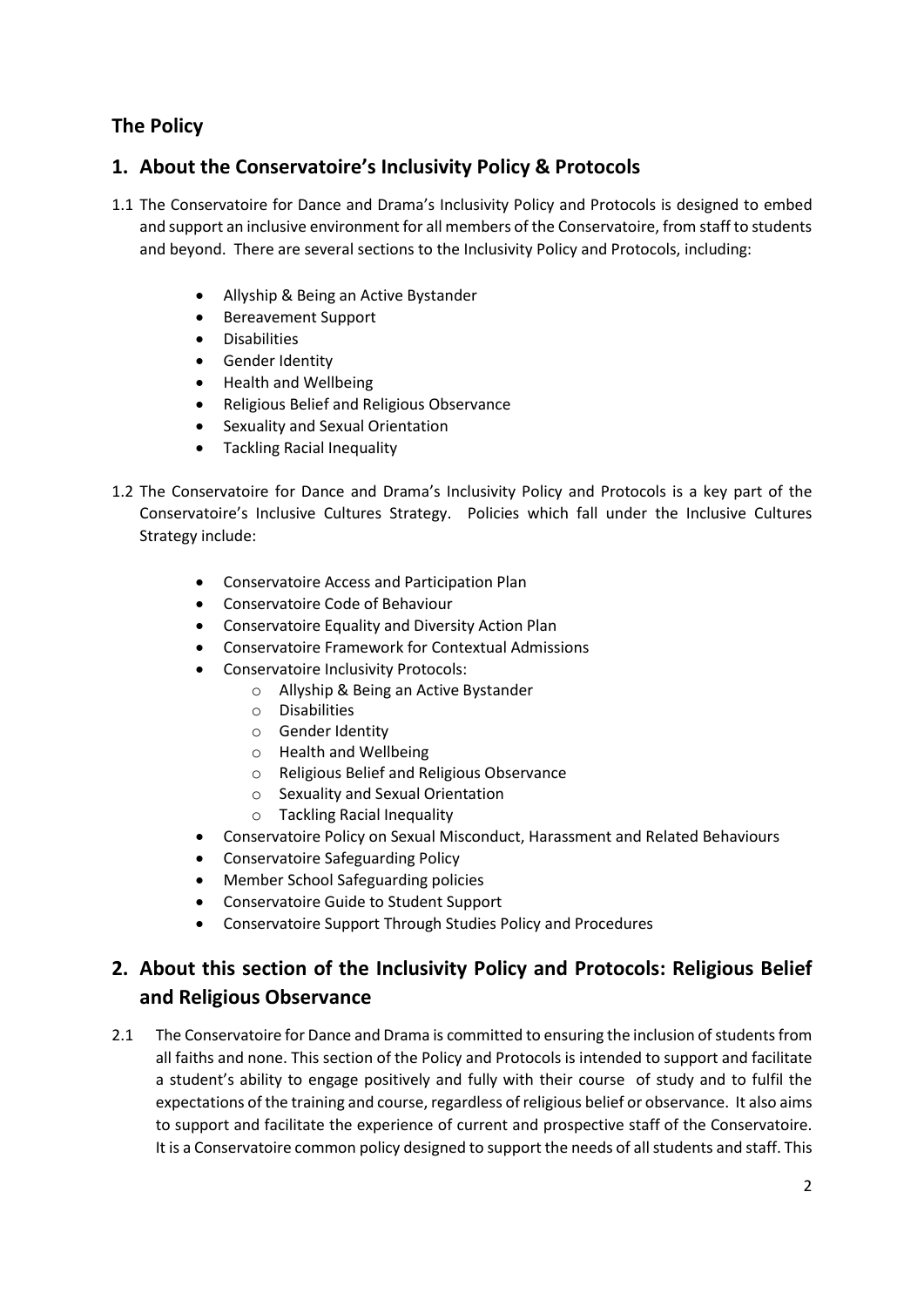Policy sits with the Conservatoire's Support Through Studies Policy and the wider Conservatoire Inclusive Cultures Strategy.

## <span id="page-2-0"></span>**3. Context and terminology**

- 3.1 For the purposes of this policy, religion and belief will defined as they are in the Equality Act 2010. In this legislation:
- 3.1.1 Religion means any religion, including lack of religion.
- 3.1.2 Belief means any religious or philosophical belief, including lack of belief
- 3.2 This policy therefore references various types of religiously motivated discriminations such as islamophobia and antisemitism. Political beliefs are not included in this policy.

## <span id="page-2-1"></span>**4. Purpose of the Policy: Scope and Principles**

- 4.1 This policy applies to students studying on a course of Higher Education who are registered students of both a School of the Conservatoire for Dance and Drama and the Conservatoire. This policy also applies to staff employed by a School of the Conservatoire for Dance and Drama and the Conservatoire, particularly those who manage staff or support or teach students.
- 4.2 The Inclusivity Policy and Protocols sits within the Conservatoire for Dance and Drama's Inclusive Cultures Strategy and aligned with the Conservatoire for Dance and Drama Support Through Studies Policy and Guide to Student Support.
- 4.3 While the aim of the Policy and Protocols is to be inclusive, this section is particularly relevant to religious belief and religious observance. This policy covers only those aspects of religious observance directly related to learning, teaching, assessment, and employment at the Conservatoire.
- 4.4 Whatever the individual circumstances, the Conservatoire is committed to being flexible, supportive, and making clear that discrimination and harassment on the ground of religious belief will not be tolerated.
- 4.5 The Conservatoire is a secular institution that is committed to diversity. It recognises that it operates in a multi-cultural and multi-faith environment and that it responds to the increasing breadth of awareness needed to ensure an inclusive community where potential discrimination and misunderstandings are avoided.

#### **5. Legislative Context**

- <span id="page-2-2"></span>5.1 There are four pieces of legislation that are relevant to religion and religious observance in a Higher Education setting:
	- Equality Act 2010
	- Data Protection Act 2018 (UK)
	- General Data Protection Regulations (GDPR) (UK) 2018
	- Human Rights Act 1998

#### 5.2 **Equality Act 2010**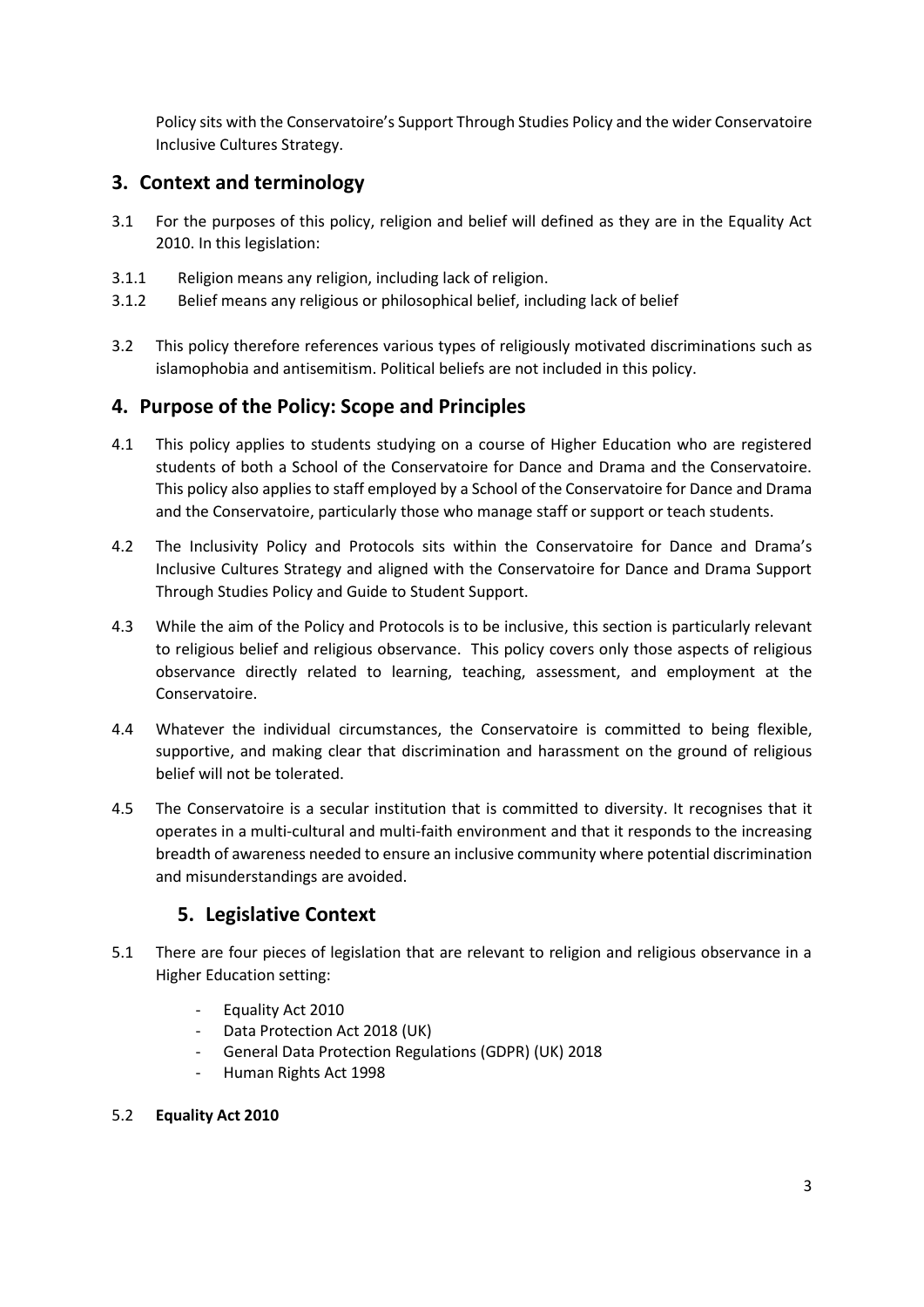- 5.2.1 Religion and belief are listed under the nine protected characterises of the Equality Act. This prohibits discrimination and victimisation against a person on grounds of religion, belief, and non-belief.
- 5.2.2 Public bodies are required to integrate consideration of equality and good relations into their day-to-day business and to consider how a function can affect different groups in different ways. This enables a higher education provider to reasonably anticipate the needs of allstaff, students, and visitors and to address the potential impacts of any proposed changes to ensure they do not have an adverse effect.

#### 5.3 **Data Protection Act 2018 (UK) and General Data Protection Regulations 2018 (UK)**

- 5.3.1 The Data Protection Act 2018 (DPA 2018) complements the EU's General Data Protection Regulation 2018 (GDPR) and adds provisions specific to the UK. It has brought stricter rules and tighter controls on personal data. Information about a person's religious belief is considered 'special category data' under the Data Protection Act 2018. This data is subject to tighter controls than other personal data. Explicit consent is required before it can be collected, used, and shared.
- 5.3.2 Personal data must be looked after properly following the seven data protection principles, which include ensuring personal data is accurate, secure, and processed fairly and lawfully.
- 5.3.3 Under the DPA and GDPR, 'special category data' is afforded an extra level of confidentiality and will nearly always require explicit consent from the individual concerned prior to disclosure to another party. The Conservatoire also has a responsibility under the DPA and GPDR to ensure that personal information is accurate and up to date, so it is important that the School holds a correct title and name.

#### 5.4 **Human Rights Act (1998)**

- 5.4.1 Article 9 of the European Convention on Human Rights, as enacted under the Human Rights Act 1998, protects a person's rights to freedom of thought, belief, and religion. This can include a person's right change their religion or belief at any time.
- 5.4.2 This article also protects the right to put thought and belief into action by, for example, wearing religious clothing, talk about your belief, and take part in religious worship. It also protects a wide range of non-religious beliefs such as atheism, pacifism, and veganism. Any belief that is serious, concerns important aspects of human life or behaviour, is sincerely held, and worth of respect in a democratic society is protected under this article.

#### <span id="page-3-0"></span>**6. Protection Against Harassment and Bullying**

- 6.1 All staff, students and other stakeholders should expect to be treated with respect at all times. All complaints of harassment or bullying will be treated seriously and thoroughly investigated. Disciplinary action can be taken in cases where bullying/harassment have been proved.
- 6.2 Any act of harassment or bullying toward a person based on their religion, belief or non-belief will normally, in first instances, be dealt with under the Conservatoire's [Sexual Misconduct,](http://www.cdd.ac.uk/policies/student-related-policies/)  [Harassment and Related Behaviours Policy.](http://www.cdd.ac.uk/policies/student-related-policies/)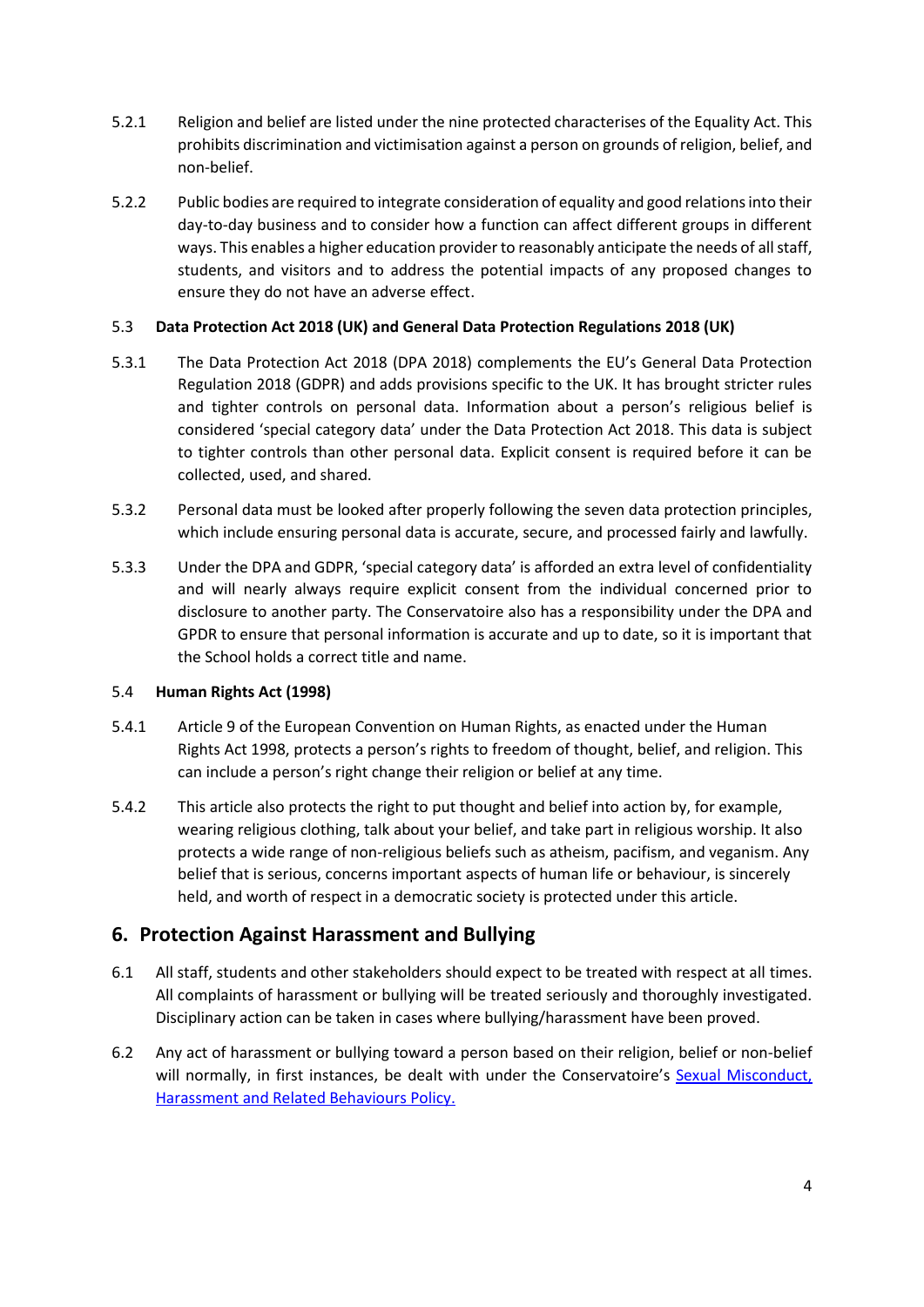# **The Protocols**

<span id="page-4-0"></span>

| <b>Protocol Aim</b>  | Protocol            | How this might be achieved                                              | Supporting guidance and information                                                                                                                                                                                                                                                                                                                 |
|----------------------|---------------------|-------------------------------------------------------------------------|-----------------------------------------------------------------------------------------------------------------------------------------------------------------------------------------------------------------------------------------------------------------------------------------------------------------------------------------------------|
| <b>Respecting</b>    | <b>Clothing and</b> | Make every effort to address issues where religion<br>$\bullet$         | The Conservatoire respects each student's and staff member's                                                                                                                                                                                                                                                                                        |
| <b>Religious</b>     | other worn          | and belief come into play (for example, modesty of                      | right to wear lawful items arising from cultural and religious                                                                                                                                                                                                                                                                                      |
| <b>Observance</b>    | items               | dress or wearing a religious symbol) and reach a                        | norms (including, for example, sari, turbans, hats, skullcaps,                                                                                                                                                                                                                                                                                      |
| in the               |                     | mutually acceptable solution on a case-by-case basis.                   | hijab, kippah, mangal sutra, crucifix, crosses and clerical                                                                                                                                                                                                                                                                                         |
| <b>Conservatoire</b> |                     |                                                                         | collars). Students and staff will not be asked to wear anything                                                                                                                                                                                                                                                                                     |
| <b>Community</b>     |                     | Consider flexibility when specifying class dress code.                  | which makes them feel uncomfortable for religious or other                                                                                                                                                                                                                                                                                          |
|                      |                     | Is form-fitting clothing truly necessary for the<br>$\circ$<br>context? | reasons.                                                                                                                                                                                                                                                                                                                                            |
|                      |                     | Can students train in longer sleeves/<br>$\circ$<br>trousers?           | However, there may be occasions in the performing arts when<br>a person is expected to remove such items. These occasions<br>may include but are not restricted to:                                                                                                                                                                                 |
|                      |                     | <b>Consider holding training and/or awareness</b>                       | Health and safety<br>٠                                                                                                                                                                                                                                                                                                                              |
|                      |                     | campaigns on the breadth and variety of religious                       | Ease of movement                                                                                                                                                                                                                                                                                                                                    |
|                      |                     | and cultural self-presentation.                                         | Enactment of a role                                                                                                                                                                                                                                                                                                                                 |
|                      |                     |                                                                         | Tradition and custom of a particular art from                                                                                                                                                                                                                                                                                                       |
|                      |                     |                                                                         | There is also likely to be little room for adaptation in the<br>costume/clothing required in performing certain roles in an<br>acting, circus or dance performance.                                                                                                                                                                                 |
|                      |                     |                                                                         | It is important that everyone in the Conservatoire community<br>recognises that there will be great variety in the way that any<br>member of any faith wishes to present themselves. Even<br>within the same faith, 'religious dress' will vary widely by<br>denomination, gender, age, cultural or national background<br>and personal preference. |
|                      |                     |                                                                         |                                                                                                                                                                                                                                                                                                                                                     |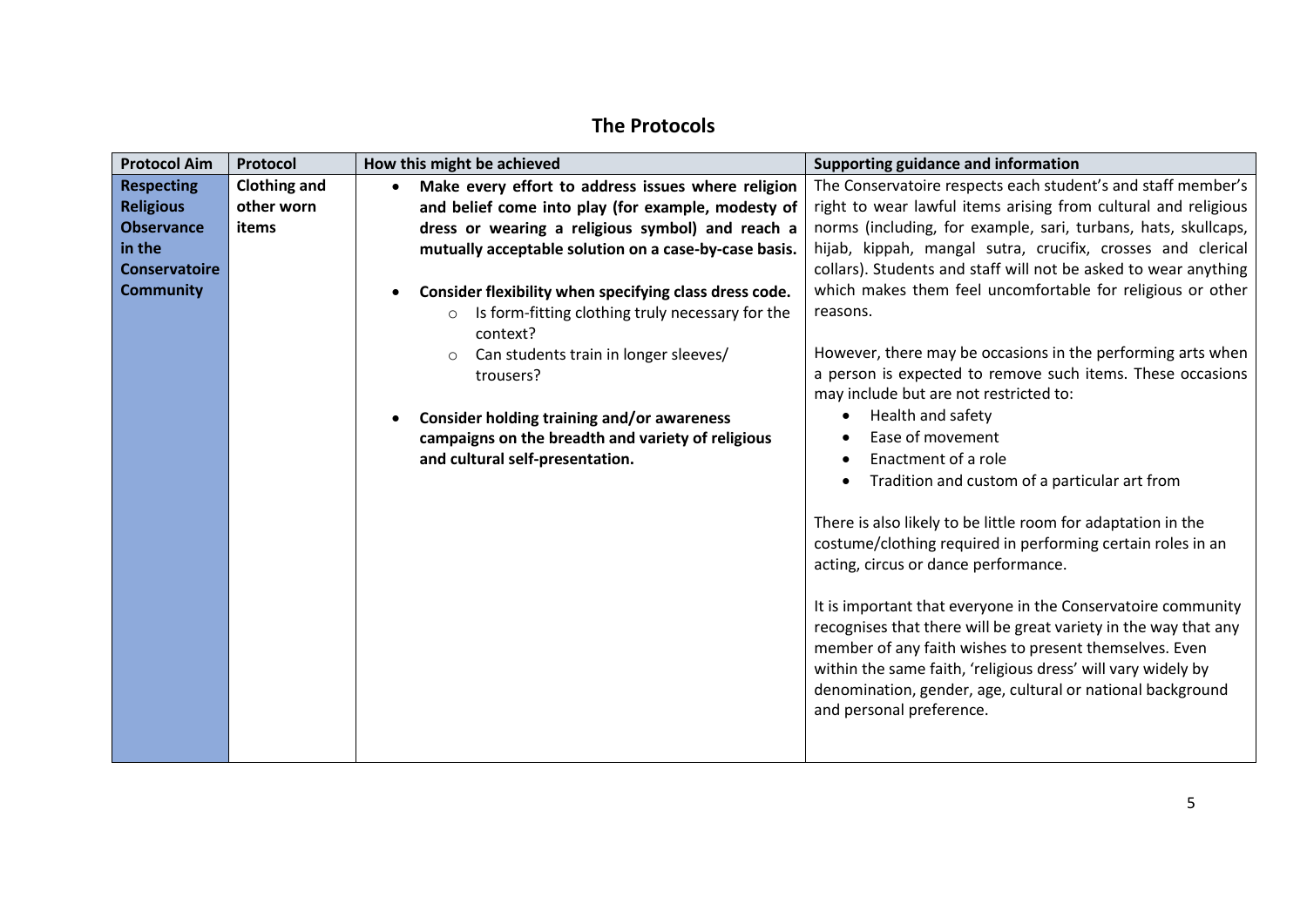| <b>Respecting</b><br><b>Religious</b><br><b>Observance</b><br>in the<br><b>Conservatoire</b><br><b>Community</b> | <b>Dietary</b><br><b>Requirements</b> | $\bullet$<br>$\bullet$ | Develop a simple standardised form to capture<br>dietary requirements for all events. This should be<br>sensitive to religious and culture dietary<br>requirements (i.e., Halal, kosher); personal and<br>ethnical requirements (i.e., veganism); and allergies<br>and intolerances.<br>Where alcohol is to be served, support and highlight<br>the provision of a variety non-alcoholic refreshments<br>at events.<br>When organising field trips, consider the dietary<br>requirements of the participants.                                                                                                | Some religions and belief systems have dietary requirements.<br>When holding learning activities where refreshments are<br>offered, institutions should take into account meeting the<br>dietary requirements of those invited to attend wherever<br>possible.<br>Where the Conservatoire or School is unable to accommodate<br>a person's dietary requirements for learning activities, the<br>Conservatoire or School should notify them in advance to allow<br>sufficient time for the person to make their own arrangements.<br>The Conservatoire and individual Schools cannot guarantee<br>that placements will be able to accommodate dietary<br>restrictions. Where this is the case, the Conservatoire or School<br>should ensure the student has this information ahead of time.<br>Students with special dietary requirements must be prepared<br>to make their own arrangements with regards to food when on<br>placements. Placements will not be changed because of an<br>individual's dietary requirements |
|------------------------------------------------------------------------------------------------------------------|---------------------------------------|------------------------|--------------------------------------------------------------------------------------------------------------------------------------------------------------------------------------------------------------------------------------------------------------------------------------------------------------------------------------------------------------------------------------------------------------------------------------------------------------------------------------------------------------------------------------------------------------------------------------------------------------|---------------------------------------------------------------------------------------------------------------------------------------------------------------------------------------------------------------------------------------------------------------------------------------------------------------------------------------------------------------------------------------------------------------------------------------------------------------------------------------------------------------------------------------------------------------------------------------------------------------------------------------------------------------------------------------------------------------------------------------------------------------------------------------------------------------------------------------------------------------------------------------------------------------------------------------------------------------------------------------------------------------------------|
| <b>Respecting</b><br><b>Religious</b><br><b>Observance:</b><br><b>Students</b>                                   | <b>Application</b><br>and Audition    |                        | Consider the religious or cultural needs of any<br>applicants whilst on site:<br>Ensure the audition panel is aware of, and<br>$\circ$<br>inclusive of, a variety of dress;<br>If ID checks are required, consider how this<br>$\circ$<br>can be done sensitively, for example,<br>conducting these in private, or by a person<br>the interviewee is most comfortable with.<br>Be flexible when scheduling interviews to<br>$\circ$<br>accommodate religious days of rest and<br>celebration. This will benefit a variety of<br>interviewees, such as those with caring<br>responsibilities or disabilities. | The Conservatoire for Dance and Drama welcomes all<br>applicants, regardless of their religion and belief. The<br>Conservatories will always aim to be as inclusive and flexible as<br>possible so as to not create artificial barriers within the<br>institution.                                                                                                                                                                                                                                                                                                                                                                                                                                                                                                                                                                                                                                                                                                                                                        |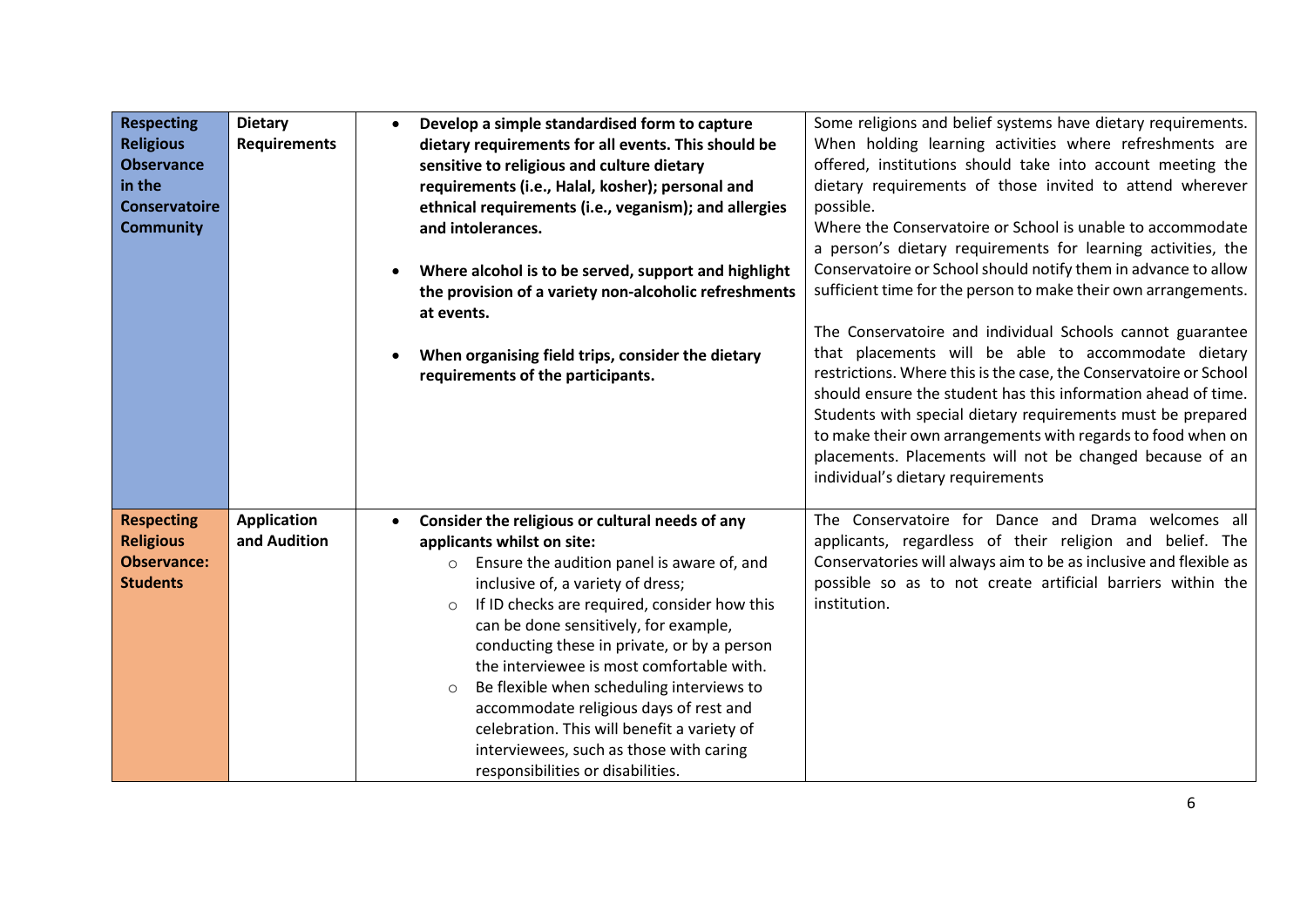| <b>Respecting</b><br><b>Religious</b><br><b>Observance:</b><br><b>Students</b> | Prayer,<br>Contemplation,<br>and Worship          | $\bullet$ | Sensitively consider all requests for to take time<br>away from training for religious observance.<br>Be flexible in allowing students to arrive slightly late<br>to or leave slightly early from class.<br>Provide practical advice and support for students<br>who are fasting to assist them in staying healthy<br>during training or examinations.<br>It is recommend that all reasonable adjustments<br>made to accommodate religious observance be<br>managed under the Support Through Studies Policy. | Conservatoire schools have a busy timetable which has been<br>designed to ensure that teaching and learning requirements<br>are delivered efficiently and effectively within the available<br>time and space. For these reasons, there is often little, if any<br>room for the timetable to accommodate the diversity of<br>religious observance requirements. For example, in some<br>Schools, the normal teaching day runs from 9am (or earlier) to<br>6pm from Monday to Friday. Weekend attendance can also be<br>a necessary part of the rehearsal schedule.<br>However, the Conservatoire recognises that there will be times<br>when students want or need to take time out from academic<br>study and training for a variety of reasons including religious<br>observance and will endeavour to ensure that the manner in<br>which these requests are responded to is consistent with the<br>response to requests for absence on other grounds.<br>The Head of each Conservatoire School will have the authority<br>to agree to these requests but may limit the number or<br>regularity of absences when there are defensible pedagogic<br>reasons. |
|--------------------------------------------------------------------------------|---------------------------------------------------|-----------|---------------------------------------------------------------------------------------------------------------------------------------------------------------------------------------------------------------------------------------------------------------------------------------------------------------------------------------------------------------------------------------------------------------------------------------------------------------------------------------------------------------|--------------------------------------------------------------------------------------------------------------------------------------------------------------------------------------------------------------------------------------------------------------------------------------------------------------------------------------------------------------------------------------------------------------------------------------------------------------------------------------------------------------------------------------------------------------------------------------------------------------------------------------------------------------------------------------------------------------------------------------------------------------------------------------------------------------------------------------------------------------------------------------------------------------------------------------------------------------------------------------------------------------------------------------------------------------------------------------------------------------------------------------------------------------|
|                                                                                | Assessments,<br>deadlines, and<br>taught sessions | $\bullet$ | Ensure that those with responsibility for decision-<br>making around timetabling and scheduling are<br>trained and aware of the most common challenges<br>around timetabling and faith.<br>Consider developing a shared calendar of major<br>religious festivals, celebrations, ceremonies to<br>facilitate scheduling of assessments.                                                                                                                                                                        | Conservatoire Schools will make every reasonable effort to<br>avoid timetabling assessments or other compulsory activities<br>on major religious festivals. It is best practice to involve<br>students early in scheduling possesses. However, students<br>should be made aware that there may be occasions on which<br>this is not possible to avoid certain days.<br>Students should inform the School far in advance if religious<br>observance affects their ability to participate fully in any<br>assessment so that reasonable adjustments can be made                                                                                                                                                                                                                                                                                                                                                                                                                                                                                                                                                                                                |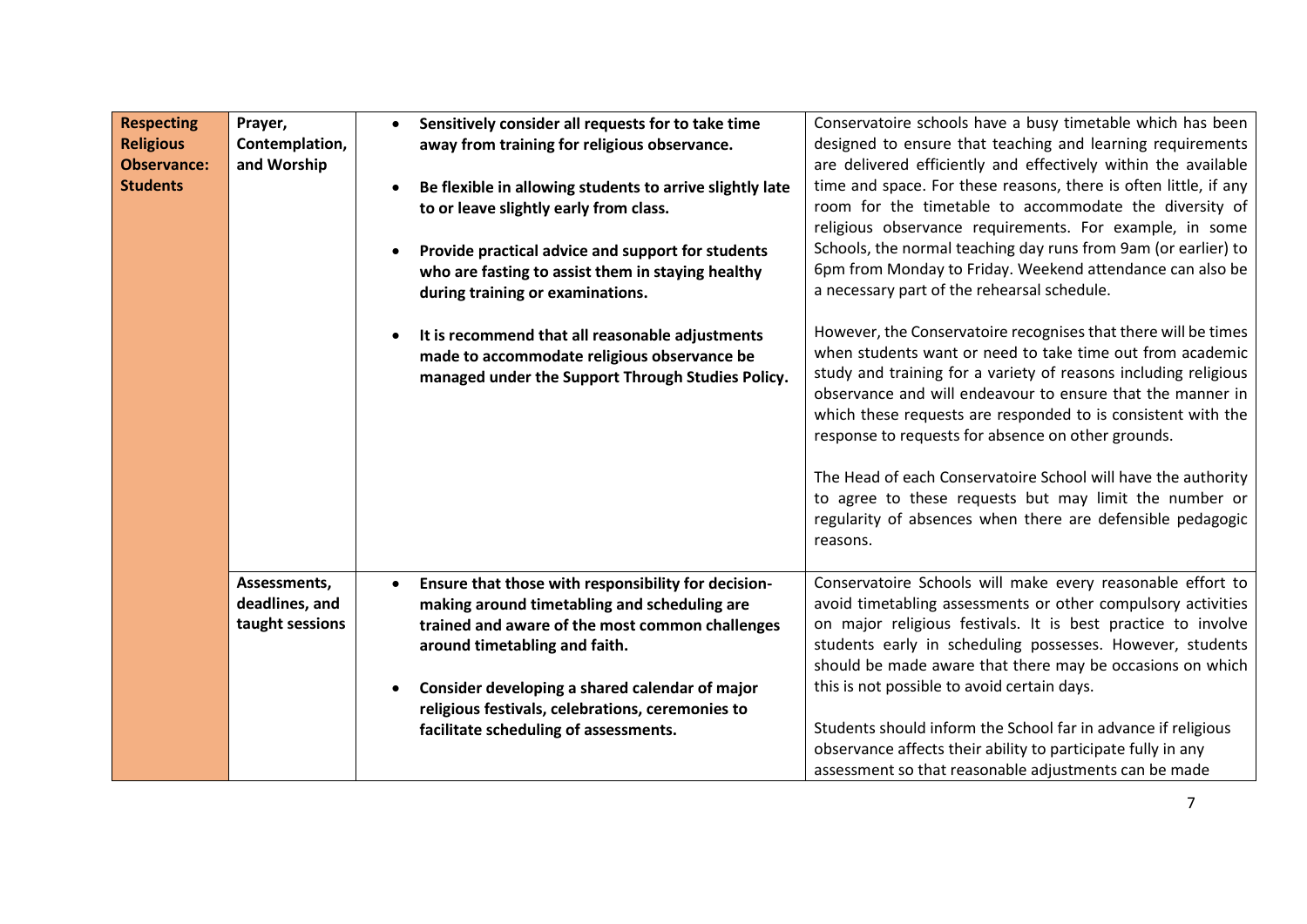| <b>Respecting</b><br><b>Religious</b><br><b>Observance:</b><br><b>Students</b> | Assessments,<br>deadlines, and<br>taught sessions | $\bullet$ | Publicise as far in advance as possible important<br>dates: i.e. examinations, coursework deadlines,<br>rehearsal schedules.<br>Where appropriate, make sure of reasonable<br>adjustments on the grounds of religious observance:<br>i.e., rescheduling a performance examination<br>outside of fasting hours/times.                                                                                                                                                                                                                                                                                                 | where possible. If religious observance affects a student's<br>ability to participate fully in any learning activity, it is the<br>student's responsibility to catch up on any material missed.<br>It is best practice for Conservatoire Schools to keep a record of<br>all student requests for religious accommodations to be made.<br>This record should include the following information:<br>The student's course;<br>The student's religion or belief<br>The nature of the accommodation requested<br>If and how the accommodation was made and the<br>objective justification for not being able to do so |
|--------------------------------------------------------------------------------|---------------------------------------------------|-----------|----------------------------------------------------------------------------------------------------------------------------------------------------------------------------------------------------------------------------------------------------------------------------------------------------------------------------------------------------------------------------------------------------------------------------------------------------------------------------------------------------------------------------------------------------------------------------------------------------------------------|------------------------------------------------------------------------------------------------------------------------------------------------------------------------------------------------------------------------------------------------------------------------------------------------------------------------------------------------------------------------------------------------------------------------------------------------------------------------------------------------------------------------------------------------------------------------------------------------------------------|
| <b>Respecting</b><br><b>Religious</b><br><b>Observance:</b><br><b>Staff</b>    | <b>Application</b><br>and Interview               | $\bullet$ | Consider the religious or cultural needs of any<br>interviewees whilst on site:<br>Ensure interviewers are aware of, and<br>$\circ$<br>inclusive of, a variety of dress;<br>If ID checks are required, consider how this<br>$\circ$<br>can be done sensitively, for example,<br>conducting these in private, or by a person<br>the interviewee is most comfortable with.<br>Be flexible when scheduling interviews to<br>$\circ$<br>accommodate religious days of rest and<br>celebration. This will benefit a variety of<br>interviewees, such as those with caring<br>responsibilities or disabilities.<br>$\circ$ | Conservatoire for Dance and<br>welcomes<br><b>The</b><br>Drama<br>employment applications from applicants from all faiths and<br>none. The Conservatories will always aim to be as inclusive and<br>flexible as possible so as to not create artificial barriers within<br>the institution.<br>It is best practice to ask all visitors if they have any specific<br>needs or requirements when visiting our sites. This can<br>include dietary requirements as well as the needs for a prayer<br>room or similar contemplative space (particularly for all day<br>sessions).                                     |
|                                                                                | Prayer,<br>Contemplation,<br>and Worship          |           | Where possible and appropriate, managers should<br>agree flexible working arrangements with members<br>of staff who wish to pray or worship during the<br>working day or who wish to alter their working                                                                                                                                                                                                                                                                                                                                                                                                             | All staff of the Conservatoire are required to work in<br>accordance with their contract. The Conservatoire, however,<br>will always be sympathetic toward staff members who request<br>to pray or worship during the working day or who request to<br>alter their working patterns for religious reasons, an attempt                                                                                                                                                                                                                                                                                            |